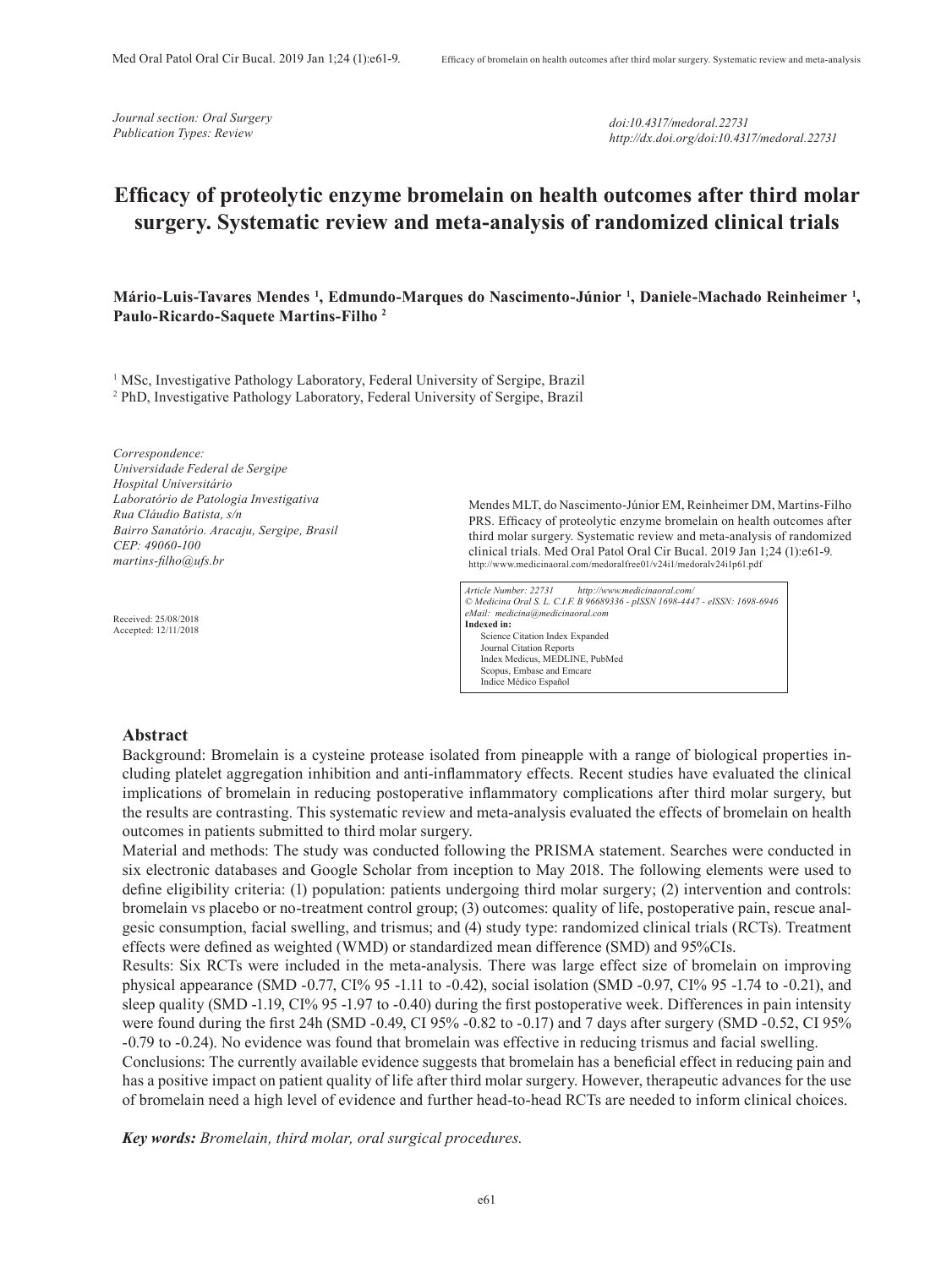# **Introduction**

In recent years, evidence has emerged on the efficacy of proteolytic enzymes in diverse health-related conditions. Bromelain is a complex natural mixture of protein-digesting enzymes derived from the fruit or stem of pineapple (Ananas cosmosus) used as a phytomedical compound with a range of therapeutic benefits (1). It has diverse biological properties including platelet aggregation inhibition and anti-inflammatory effects which seem to be related to proteolytic activity (2). In addition, it has been suggested that aqueous extract from the crown leaves of pineapple containing bromelain presents antibacterial and antifungal activities, and presents potential use in treating microbial infections (3).

Bromelain is considered to be nontoxic and may be used at daily doses of 200 to 2,000 mg/kg, for prolonged periods of time (4). The degree to which bromelain and its components are absorbed and retain function still remains to be elucidated, but studies have suggested that oral administration of this proteolytically active pineapple extract is absorbed into the intestines and remains biologically active with a half-life of  $\sim$  6–9 h and plasma concentration reaching as much as 5,000 pg/ml by 48 h after oral multidosing of 3g/day (5).

Reports from preliminary clinical studies have indicate the potential safety and efficacy of bromelain-based enzymatic debridement in chronic wounds(6) and deep burn injuries (7). In addition, reports have shown that anti-inflammatory and analgesic characteristics of bromelain could be useful in the treatment of several chronic inflammatory disorders as osteoarthritis and rheumatoid arthritis (8–10). Recent studies have evaluated the clinical implications of bromelain in reducing postoperative inflammatory complications after third molar surgery (11,12), but the results are contrasting (13).

Removal of impacted third molars is one of the most frequent procedures in oral surgery, but is commonly associated to postoperative pain, swelling, and trismus (14). These complications are thought to arise from inflammatory response which is a direct and immediate consequence of the surgical procedure, and may lead in patient discomfort and negatively affect their quality of life (15). The aim of this study is to perform a systematic review and meta-analysis to evaluate the effects of bromelain on postoperative pain, analgesic consumption, facial swelling, trismus, and quality of life in patients submitted to third molar surgery.

### **Material and Methods**

This study was conducted following the Preferred Reporting Items for Systematic Reviews and Meta-Analyses statement(16) and supplemented by guidance from the Cochrane Collaboration Handbook for Systematic Reviews of Interventions (17). Institutional review board approval and informed consent were not required for this systematic review and meta-analysis.

### -Search Strategy

Searches for RCTs were performed in PubMed, Web of Science, SCOPUS, Cochrane Central Register of Controlled Trials, and the website ClinicalTrials.gov from inception to May 2018. A gray-literature search included Google Scholar and OpenThesis. The first 100 results of the Google Scholar search were analyzed. The search was limited to studies published in full-text versions, without language restriction. The reference lists of all eligible studies and reviews were scanned to identify additional studies for inclusion. The structured search strategy used the following terms: (proteolytic enzyme OR protease OR proteinase OR bromelin OR bromelain) AND (third molar OR third molars OR wisdom tooth OR wisdom teeth). To expand the number of eligible articles, there is no use of filters in the search. -Study Selection and Eligibility Criteria

Two reviewers (M.L.T.M. and E.M. do N.-J.) independently screened the search results and identified studies that were potentially relevant based on their title and abstract. Relevant studies were read in full text and selected according to eligibility criteria. Disagreements between the 2 reviewers were resolved by consensus or by a third reviewer (P.R.S.M.-F.).

The following PICOT (Population, Intervention, Comparison, Outcomes, Type of study) elements were used to define the eligibility criteria: (1) population (patients submitted to removal of impacted third molars), (2) intervention and comparison (administration of bromelain vs placebo or no treatment control group), (3) outcomes (primary outcome was quality of life and secondary outcomes were postoperative pain, rescue analgesic consumption, facial swelling, and trismus), and (4) study type (RCTs). Eligible studies must report at least 1 of the outcomes of interest.

-Data Extraction and Risk of Bias Assessment

Using a standardized data extraction sheet, the following information from the studies were extracted: demographic characteristics of study participants, preoperative and postoperative medication, duration of follow-up, and outcome data.

Risk of bias was assessed according to the Cochrane guidelines for RCTs. Seven domains were assessed for evaluation: sequence generation and allocation concealment (selection bias), blinding of participants and personnel (performance bias), blinding of outcome assessment (detection bias), incomplete outcome data (attrition bias), selective outcome reporting (reporting bias), and other potential sources of bias. Risk of bias was rated as low, unclear, or high according to established criteria (17).

Data extraction and risk of bias assessment were performed by two independent reviewers (M.L.T.M. and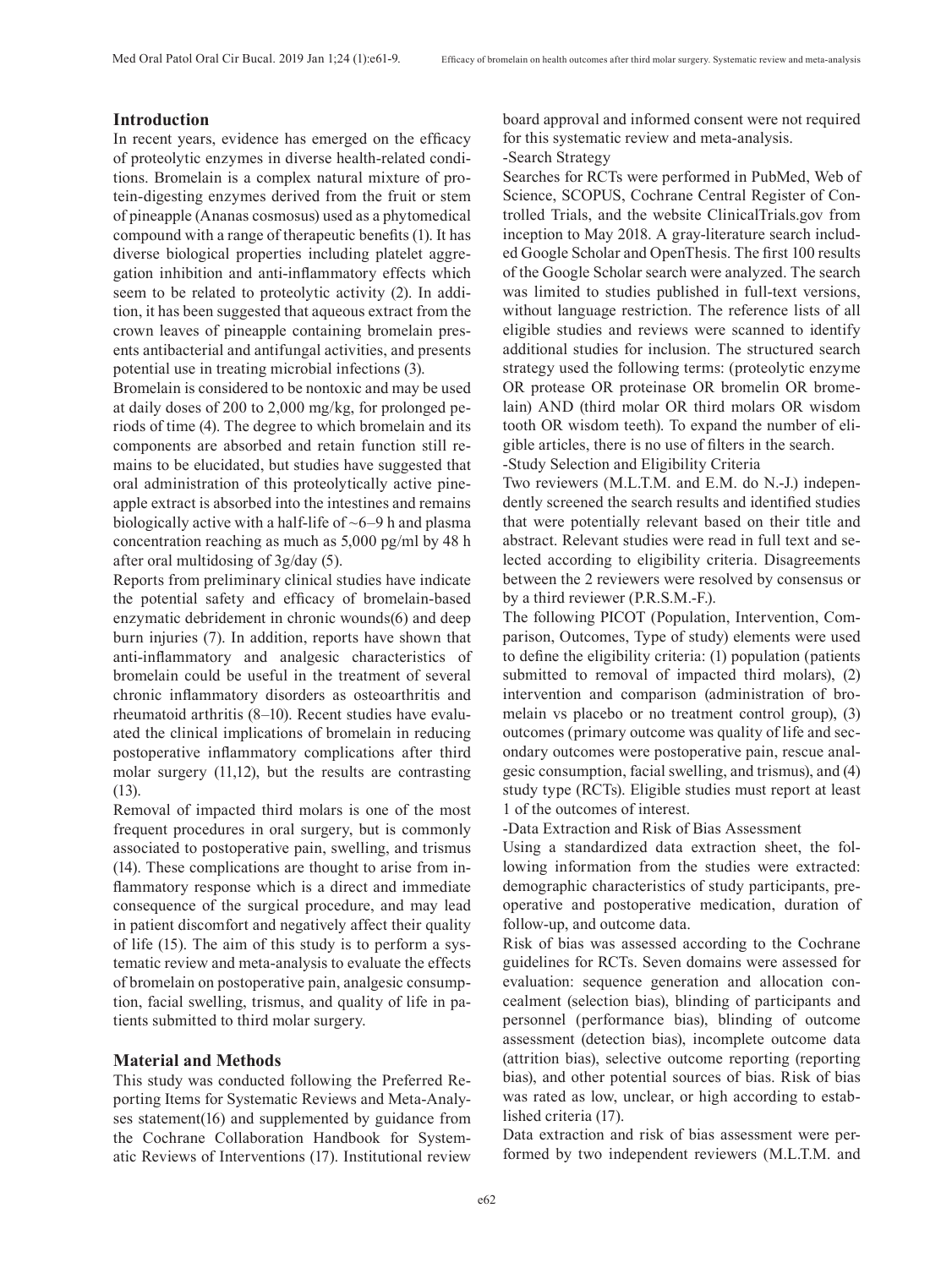E.M. do N.-J.), and disagreements were resolved by consensus or by a third reviewer (P.R.S.M.-F.). -Data Synthesis

Treatment effects of bromelain on quality of life, pain, analgesic consumption, trismus, and facial swelling were defined as standardized mean difference (SMD) and 95% confidence intervals (CIs). The use of rescue medication during the first postoperative week was analyzed using weighted mean difference (WMD). To calculate the effect sizes, means and standard deviations (SD) were obtained for each study group and outcome of interest. Differences between groups were meta-analyzed using the generic inverse-variance method.

Effect size was determined by calculating Cohen's d statistic (18). A value of 0.2 was considered a small effect, a value of 0.5 a medium effect, and a value of 0.8 a large effect. A negative effect size indicated that bromelain had beneficial effects on short-term outcomes. Trismus and facial swelling were analyzed based on change-from-baseline measures (19).

A forest plot was used to present the effect sizes and the 95% CIs. A 2-tailed p value  $\leq 0.05$  was used to determine significance. Statistical heterogeneity was assessed using the Cochran Q test(20) and quantified by the I2 index (21). Subgroup analyses were performed according to the follow-up time. Leave-one-out sensitivity analysis was performed to evaluate the influence of control groups (placebo or no treatment control group) on effect sizes. Analyses were conducted using Review Manager, version 5.3 (Cochrane IMS).

-Grading the Strength of Evidence

We graded the strength of evidence for the effect of bromelain on quality of life and postoperative pain as high, moderate, low or very low using the Grading of Recommendations Assessment, Development, and Evaluation (GRADE) rating system. In the GRADE system, RCTs begin as high-quality evidence but may be lowered by 1 or more of 5 categories of limitations: risk of bias, inconsistency (heterogeneity), indirectness of evidence, imprecision, and publication bias (22,23).

### **Results**

## -Data Sources

Search strategy yielded 493 potentially relevant studies. After screening titles and abstracts, 10 full-text articles were assessed for eligibility and 6 RCTs (11–13,24–26) were included in the meta-analysis. A flow diagram of the study selection process and specific reasons for exclusion are detailed in Figure 1.

-Study Characteristics and Risk of Bias Assessment

The total number of patients included in the RCTs was 312. Most surgical procedures were performed for removal impacted mandibular third molars in healthy young adults. In all studies, bromelain was administered orally, but there were differences in daily dose fre-



**Fig. 1:** Flow diagram of literature search and screening process.

quency and time of treatment. Paracetamol 500mg was prescribed as a rescue medication for pain relief in 4 studies (11,13,24,25) and analgesic consumption within the first postoperative week was included as an outcome of interest.

Postoperative pain was measured using a 10-point visual analogue scale (VAS)(11-13,25) or a 0-4 Likert-type scale (26). Trismus was evaluated as maximum interincisal distance (MID) (11,13,24). Measurements of postoperative swelling were heterogeneous among studies and included 3D evaluation (25), 10-point VAS (13), and use of facial linear distances (11,12,24). Three studies evaluated quality of life during the first postoperative week, 2 using the Postoperative Symptom Severity (PoSSe) scale (12,24) and one using the Majid scale (11). The main characteristics of RCTs are presented in Table 1. Most studies had unclear risk of bias (Fig. 2).

-Data Synthesis

Quality of life

The meta-analysis evaluating the effect of bromelain on quality of life after third molar removal was based on results of 3 studies (11,12,24). It was found a moderate to large effect size of bromelain on improving eating (SMD -0.59, CI% 95 -1.05 to -0.14), physical appearance (SMD -0.77, CI% 95 -1.11 to -0.42), social isolation (SMD -0.97, CI% 95 -1.74 to -0.21), and sleep quality (SMD -1.19, CI% 95 -1.97 to -0.40) during the first postoperative week (Fig. 3).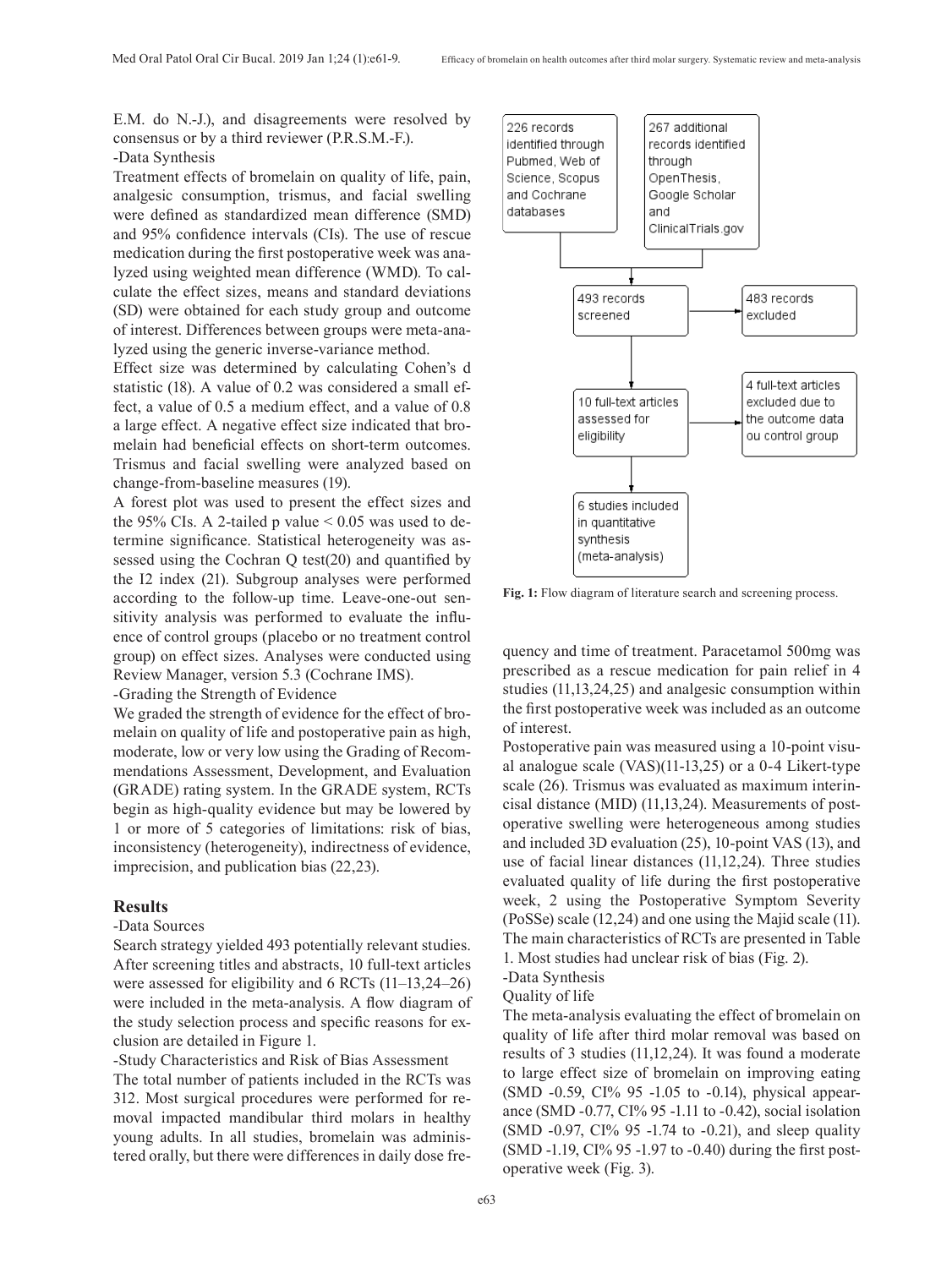|                                 |      |                          |           | Table 1: Characteristics of studies included in the meta-analysis                                                                            |                                                                                                                                                                                                                                                                           |                                                      |                                                                                                                                                                                                                                                  |
|---------------------------------|------|--------------------------|-----------|----------------------------------------------------------------------------------------------------------------------------------------------|---------------------------------------------------------------------------------------------------------------------------------------------------------------------------------------------------------------------------------------------------------------------------|------------------------------------------------------|--------------------------------------------------------------------------------------------------------------------------------------------------------------------------------------------------------------------------------------------------|
| Author                          | Year | $\blacksquare$           | Age(y)    | Intervention                                                                                                                                 | Medications                                                                                                                                                                                                                                                               | Follow-up<br>visits                                  | <b>Key findings</b>                                                                                                                                                                                                                              |
| de la Barrera-<br>Nunez et al.  | 2014 | 34                       | 23.8      | T: 50mg, orally, 3x/day during the first 3<br>days, and 2x/day from the fourth to the<br>seventh day<br>C: Placebo                           | rescue and metamizole 575mg as second step<br>Analgesics: paracetamol 500 mg as first step<br>Antibiotics: amoxicillin / clavulanic acid<br>875/125mg, 3x/day, for 7 days<br>rescue                                                                                       | $1^{st}$ , $3^{rd}$ and $7^{th}$<br>days             | No significant differences were<br>observed in the assessment of<br>pain, swelling, and trismus<br>between groups                                                                                                                                |
| Ordesi et al.                   | 2014 | $\rm 80$                 | 28.7 T    | T: 50mg, orally, 2x/day, for 7 days<br>C: No treatment                                                                                       | Antibiotics: amoxicillin 1g, every 12 hours, for 6<br>Analgesics: paracetamol 500mg was prescribed<br>to be taken as required for pain relief<br>days                                                                                                                     | $1st$ , $2rd$ and $7th$<br>days                      | Postoperative pain and edema<br>were significantly lower for<br>patients receiving bromelain                                                                                                                                                     |
| Majid <i>et al.</i>             | 2014 | $\overline{\mathbf{30}}$ | 18-35     | T: 250mg, orally, $4x$ /day, for 4 days<br>C: Placebo solution                                                                               | Analgesics: paracetamol 500 mg was prescribed<br>Antibiotics: erythromycin 250mg, 4x/day, for 5<br>to be taken as required for pain relief<br>days                                                                                                                        | $1^{st}$ , $3^{rd}$ and $7^{th}$<br>days             | bromelain group was higher than<br>differences were found between<br>groups for swelling and mouth<br>opening. Quality of life in the<br>Patients receiving bromelain<br>showed improvement in<br>postoperative pain. No<br>in the control group |
| Bormann et al.                  | 2016 | $68\,$                   | $15 - 40$ | or bromelain 1500 FIP, orally, 3x/day<br>T: bromelain 500 FIP, orally, 2x/day;<br>bromelain 1000 FIP, orally, 3x/day;<br>C: Placebo solution | Analgesics: paracetamol 500 mg was prescribed<br>to be taken as required for pain relief<br>Antibiotics: not described                                                                                                                                                    | $2^{\rm rd}$ and $7^{\rm th}$ days                   | groups for swelling, pain, use of<br>between bromelain and placebo<br>analgesics, and difficulty of<br>No differences were found<br>swallowing after surgery                                                                                     |
| Ghensi <i>et al.</i>            | 2017 | 30                       | 20-55     | T: 40mg, orally, 4x/day, for 6 days<br>C: Placebo solution                                                                                   | Analgesics: paracetamol 500 mg with codeine 30<br>mg was given immediately after the surgery and<br>was prescribed to be taken as required for pain<br>Antibiotics: prophylactic preoperative dose of<br>amoxicillin / clavulanic acid 2g, 1h before<br>surgery<br>relief | $2^{rd}$ and $7^{th}$ days                           | between bromelain and placebo<br>analgesics, and quality of life<br>groups for swelling, use of<br>No differences were found<br>after surgery                                                                                                    |
| $\mathbb{T}$ an et al.          | 2018 | 72                       | $15-45$   | l': oral bromelain enteric-coated capsule<br>(30.000 UI), 3x/day, for 3 days<br>C: No treatment                                              | Analgesics: ibuprofen was prescribed to be taken<br>as required for pain relief<br>Antibiotics: not described                                                                                                                                                             | $1^{\rm st}$ , $3^{\rm rd}$ and $7^{\rm th}$<br>days | mouth opening. Quality of life in<br>postoperative pain, swelling and<br>the bromelain group was higher<br>Patients receiving bromelain<br>showed improvement in<br>than in the control group                                                    |
| T: bromelain group; C: control. |      |                          |           |                                                                                                                                              |                                                                                                                                                                                                                                                                           |                                                      |                                                                                                                                                                                                                                                  |

| l<br>l<br>١                                                                                                             |
|-------------------------------------------------------------------------------------------------------------------------|
| Ï<br>٦<br>í<br>I<br>í<br>ı<br>ï<br>I<br>Ï<br><b>Service Service</b><br>ļ<br>í<br>$\frac{1}{2}$<br>í<br>í<br>ï<br>ï<br>í |
| ļ<br>ı<br>ï                                                                                                             |
| í<br>j<br>I                                                                                                             |
| Ï<br>b                                                                                                                  |
| ï                                                                                                                       |
| j<br>í<br>l<br>ı<br>I                                                                                                   |
| í<br>ļ<br>١                                                                                                             |
| l<br>í<br>j<br>ı                                                                                                        |
| I<br>I<br>i                                                                                                             |
| ļ<br>ì<br>I<br>l<br>ļ<br>í<br>í<br>l<br>I                                                                               |
| í<br>I<br>ı<br>l<br>i<br>l                                                                                              |
|                                                                                                                         |
| í<br>i<br>I                                                                                                             |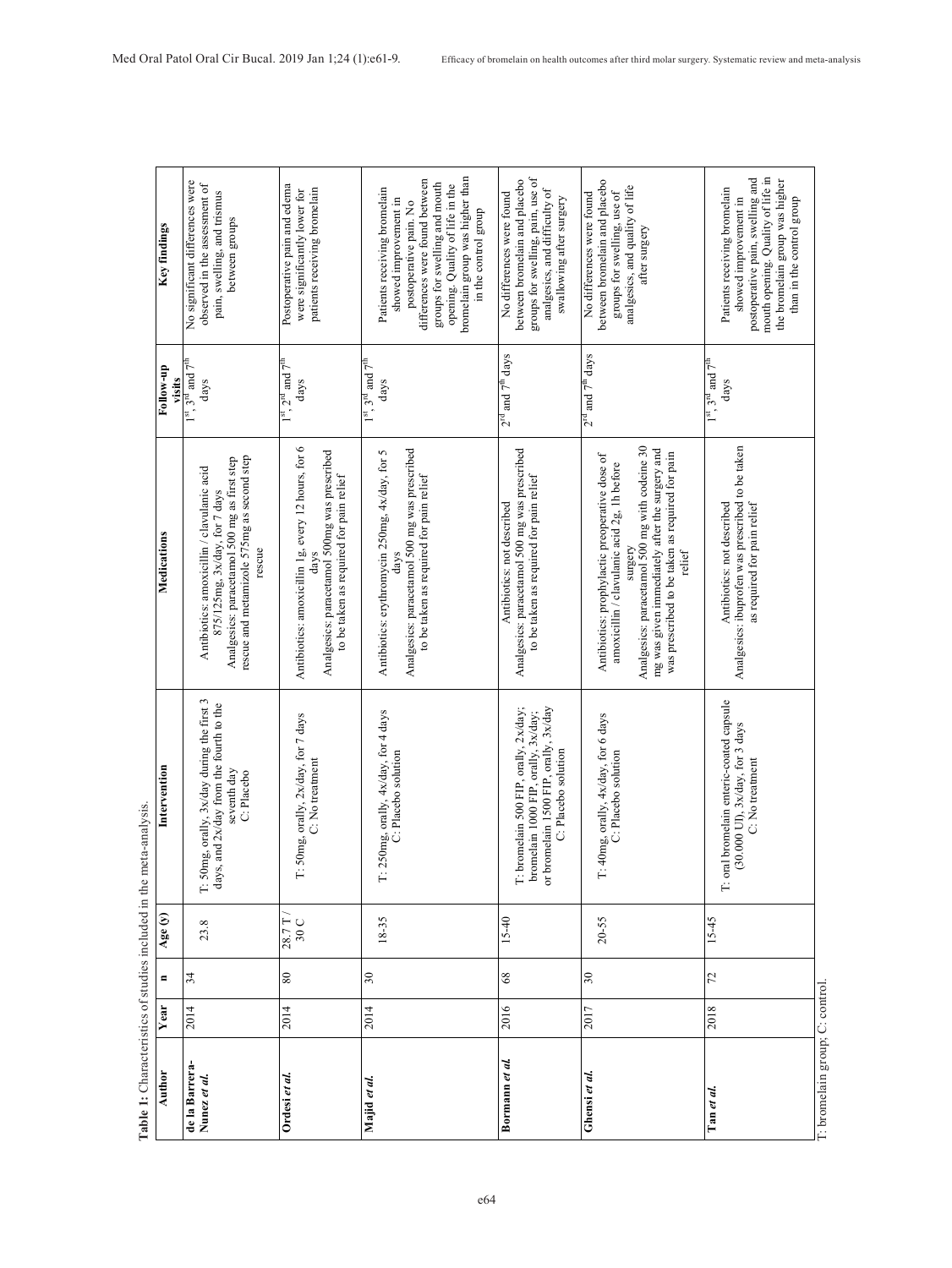



#### -Analgesic consumption

Data on analgesic consumption during the first postoperative week was extracted from 4 RCTs(11,24–26). A reduction in rescue medication was found among patients using bromelain compared with control group (WMD -0.98, CI 95% -1.81 to -0.15,  $p = 0.02$ ,  $I2 = 0\%$ ) (Fig. 4).

-Trismus and facial swelling

Four RCTs(11–13,24) included in these meta-analyses provided sufficient information to analyze the effects of bromelain on trismus and facial swelling. No evidence was found that bromelain was effective in reducing trismus (Fig. 5) and facial swelling (Fig. 5) following third molar surgery.

-Sensitivity analysis

To investigate the potential influence of control groups on the overall meta-analysis estimation, we omitted one study at a time. The "leave-one-out" analysis showed that effect sizes did not change substantially with the exclusion of any one study.

-Strength of evidence

We graded the effects of bromelain on quality of life and pain in patients submitted to third molar surgery as moderate quality of evidence as per the GRADE criteria (Table 2).

## **Discussion**

Nonsteroidal anti-inflammatory drugs (NSAIDs) are commonly used in the management of short-term outcomes following third molar surgery (27). Although



**Fig. 3:** Forest plot showing the effect of bromelain on quality of life after third molar surgery.

#### -Postoperative pain

Five RCTs (11–13,25,26) included in this meta-analysis provided sufficient data for pain evaluation during the first postoperative week. We found a moderate effect size of bromelain in reducing pain. Differences in pain intensity were found during the first 24h (SMD -0.49, CI 95% -0.82 to -0.17,  $p = 0.003$ ,  $I2 = 15%$  and 7 days after surgery (SMD -0.52, CI 95% -0.79 to -0.24, *p* < 0.001,  $I2 = 0\%$ ) (Fig. 4).

NSAIDs are effective for postoperative pain control, gastrointestinal consequences of NSAIDs are significant and need to be considered when prescribing this group of medications to patients (28). The risk of adverse events with traditional NSAIDs has led to the development of alternative therapeutic options. Important antiinflammatory response without side effects have been shown using autologous biomaterial (29), low-level laser therapy (30), and phytotherapy (26). Bromelain has been indicated as a natural alternative to conventional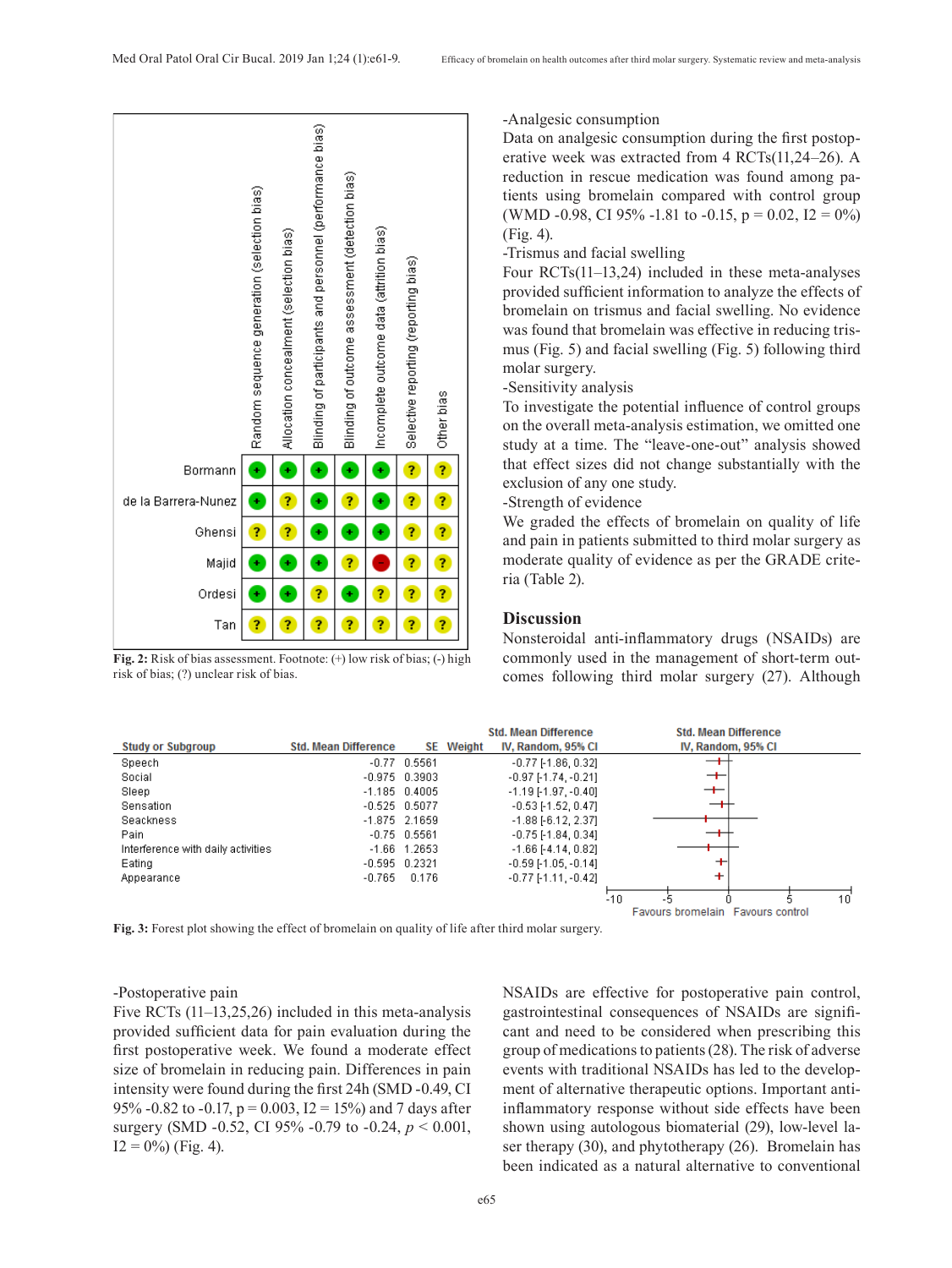# (A)

|                                                                                                          |             | <b>Bromelain</b> |     |                | <b>Control</b> |    |                     | <b>Std. Mean Difference</b>                              | <b>Std. Mean Difference</b>       |
|----------------------------------------------------------------------------------------------------------|-------------|------------------|-----|----------------|----------------|----|---------------------|----------------------------------------------------------|-----------------------------------|
| <b>Study or Subgroup</b>                                                                                 | <b>Mean</b> |                  |     | SD Total Mean  |                |    | SD Total Weight     | IV, Random, 95% CI                                       | IV, Random, 95% CI                |
| 1.2.124h                                                                                                 |             |                  |     |                |                |    |                     |                                                          |                                   |
| Majid 2014                                                                                               | 2.4         | 1.5              | 15  | 3.8            | 1.6            | 15 | 17.2%               | $-0.88$ [-1.63, $-0.12$ ]                                |                                   |
| Ordesi 2014                                                                                              |             | 2.175 0.844      | 40  | 2.375          | 0.74           | 40 | 43.8%               | $-0.25$ [ $-0.69$ , $0.19$ ]                             |                                   |
| Tan 2018                                                                                                 | 5.35        | 1.14             | 36  | 6.06           | 1.23           | 36 | 39.0%               | $-0.59$ [-1.06, $-0.12$ ]                                |                                   |
| Subtotal (95% CI)                                                                                        |             |                  | 91  |                |                |    | 91 100.0%           | $-0.49$ [ $-0.82, -0.17$ ]                               |                                   |
| Heterogeneity: Tau <sup>2</sup> = 0.01; Chi <sup>2</sup> = 2.34, df = 2 (P = 0.31); $P = 15\%$           |             |                  |     |                |                |    |                     |                                                          |                                   |
| Test for overall effect: $Z = 2.96$ (P = 0.003)                                                          |             |                  |     |                |                |    |                     |                                                          |                                   |
|                                                                                                          |             |                  |     |                |                |    |                     |                                                          |                                   |
| 1.2.2 48h                                                                                                |             |                  |     |                |                |    |                     |                                                          |                                   |
| Bormann 2016                                                                                             | 6.68        | 7.11             | 68  | 7.26           | 6.88           | 68 | 62.9%               | $-0.08$ [ $-0.42$ , $0.25$ ]                             |                                   |
| Ordesi 2014<br>Subtotal (95% CI)                                                                         |             | 1.75 0.776       | 108 | 40 1.775 0.768 |                | 40 | 37.1%<br>108 100.0% | $-0.03$ $-0.47$ , $0.41$<br>$-0.06$ [ $-0.33$ , $0.20$ ] |                                   |
| Heterogeneity: Tau <sup>2</sup> = 0.00; Chi <sup>2</sup> = 0.03, df = 1 (P = 0.86); i <sup>2</sup> = 0%  |             |                  |     |                |                |    |                     |                                                          |                                   |
| Test for overall effect: $Z = 0.47$ (P = 0.64)                                                           |             |                  |     |                |                |    |                     |                                                          |                                   |
|                                                                                                          |             |                  |     |                |                |    |                     |                                                          |                                   |
| 1.2.372h                                                                                                 |             |                  |     |                |                |    |                     |                                                          |                                   |
| de la Barrera-Nunez 2014                                                                                 | 2.27        | 2.5              | 16  | 2              | 1.6            | 18 | 31.7%               | $0.13$ [-0.55, 0.80]                                     |                                   |
| Majid 2014                                                                                               | 1.3         | 0.9              | 15  | 2.9            | 1.9            | 15 | 28.2%               | $-1.05$ [-1.82, $-0.28$ ]                                |                                   |
| Tan 2018                                                                                                 | 4.06        | 1.13             | 36  | 4.73           | 1.25           | 36 | 40.1%               | $-0.56$ [-1.03, -0.08]                                   |                                   |
| Subtotal (95% CI)                                                                                        |             |                  | 67  |                |                |    | 69 100.0%           | $-0.48$ [ $-1.07$ , $0.11$ ]                             |                                   |
| Heterogeneity: Tau <sup>2</sup> = 0.17; Chi <sup>2</sup> = 5.30, df = 2 (P = 0.07); i <sup>2</sup> = 62% |             |                  |     |                |                |    |                     |                                                          |                                   |
| Test for overall effect: $Z = 1.58$ (P = 0.11)                                                           |             |                  |     |                |                |    |                     |                                                          |                                   |
|                                                                                                          |             |                  |     |                |                |    |                     |                                                          |                                   |
| 1.2.47d                                                                                                  |             |                  |     |                |                |    |                     |                                                          |                                   |
| de la Barrera-Nunez 2014                                                                                 | 0.5         | 0.6              | 16  | 0.72           | 0.5            | 18 | 15.9%               | $-0.39$ [-1.07, 0.29]                                    |                                   |
| Majid 2014                                                                                               | 0.3         | 0.7              | 15  | 1.5            | 2.1            | 15 | 13.3%               | $-0.75$ [-1.49, $-0.00$ ]                                |                                   |
| Ordesi 2014                                                                                              | 0.525       | 0.506            |     | 40 0.875 0.791 |                | 40 | 37.1%               | $-0.52$ [ $-0.97, -0.08$ ]                               |                                   |
| Tan 2018                                                                                                 | 2.23        | 1.02             | 36  | 2.76           | 1.17           | 36 | 33.6%               | $-0.48$ $[-0.95, -0.01]$                                 |                                   |
| Subtotal (95% CI)                                                                                        |             |                  | 107 |                |                |    | 109 100.0%          | $-0.52$ [ $-0.79, -0.24$ ]                               |                                   |
| Heterogeneity: Tau <sup>2</sup> = 0.00; Chi <sup>2</sup> = 0.52, df = 3 (P = 0.91); $P = 0\%$            |             |                  |     |                |                |    |                     |                                                          |                                   |
| Test for overall effect: $Z = 3.72$ (P = 0.0002)                                                         |             |                  |     |                |                |    |                     |                                                          |                                   |
|                                                                                                          |             |                  |     |                |                |    |                     |                                                          |                                   |
|                                                                                                          |             |                  |     |                |                |    |                     |                                                          | $\overline{4}$<br>-5<br>Δ         |
| Test for subgroup differences: Chi <sup>2</sup> = 6.76, df = 3 (P = 0.08), $P = 55.6\%$                  |             |                  |     |                |                |    |                     |                                                          | Favours bromelain Favours control |

# (B)

|                                                                                                                                                 |            | <b>Bromelain</b> |       |       | <b>Control</b> |     |        | <b>Mean Difference</b>          | <b>Mean Difference</b>                         |
|-------------------------------------------------------------------------------------------------------------------------------------------------|------------|------------------|-------|-------|----------------|-----|--------|---------------------------------|------------------------------------------------|
| <b>Study or Subgroup</b>                                                                                                                        | Mean       | <b>SD</b>        | Total | Mean  | SD             |     |        | Total Weight IV, Random, 95% CI | IV, Random, 95% CI                             |
| Bormann 2016                                                                                                                                    | 11.06 8.14 |                  | 68    | 11.82 | -9.14          | 68  | 8.1%   | $-0.76$ $[-3.67, 2.15]$         |                                                |
| Ghensi 2017                                                                                                                                     | 4.1        | 4.3              | 19    | 5.8   | 2.9            | 21  | 13.0%  | $-1.70$ $[-4.00, 0.60]$         |                                                |
| Majid 2014                                                                                                                                      | 3.4        | 2.2              | 15    | 4.4   |                | 15  | 30.3%  | $-1.00$ $[-2.50, 0.50]$         |                                                |
| Ordesi 2014                                                                                                                                     | 11.67 2.78 |                  | 40.   | 12.48 | - 2.64         | 40  | 48.6%  | $-0.81$ $[-2.00, 0.38]$         | --                                             |
| Total (95% CI)                                                                                                                                  |            |                  | 142   |       |                | 144 | 100.0% | $-0.98$ [ $-1.81$ , $-0.15$ ]   |                                                |
| Heterogeneity: Tau <sup>2</sup> = 0.00; Chi <sup>2</sup> = 0.48, df = 3 (P = 0.92); $P = 0\%$<br>Test for overall effect: $Z = 2.32$ (P = 0.02) |            |                  |       |       |                |     |        |                                 | -10<br>10<br>Favours bromelain Favours control |

**Fig. 4:** Efficacy of bromelain on pain (A) and analgesic consumption (B) within the first postoperative week.

treatment with NSAIDs. In this systematic review and meta-analysis, we evaluated the efficacy of proteolytic enzyme bromelain in reducing postoperative inflammatory complications and its effects on quality of life in patients submitted to third molar surgery.

In this study, we showed that bromelain had a moderate effect size in reducing pain during the first 24h and 7 days after surgery and provided a reduction in the average number of rescue medication required per patient. Although no evidence was found that bromelain was effective in reducing trismus and facial swelling, bromelain had a moderate to large effect size on improving several domains in quality of life (eating, physical appearance, social isolation, and sleep quality) during the first postoperative week.

It has been shown that bromelain has anti-inflammatory effects due to the inactivation of bradykinin in inflamed tissues leading in decreased levels of prostaglandin E2 (PGE2) and substance P (31,32). In addition, bromelain seems to play an important role as plasminogen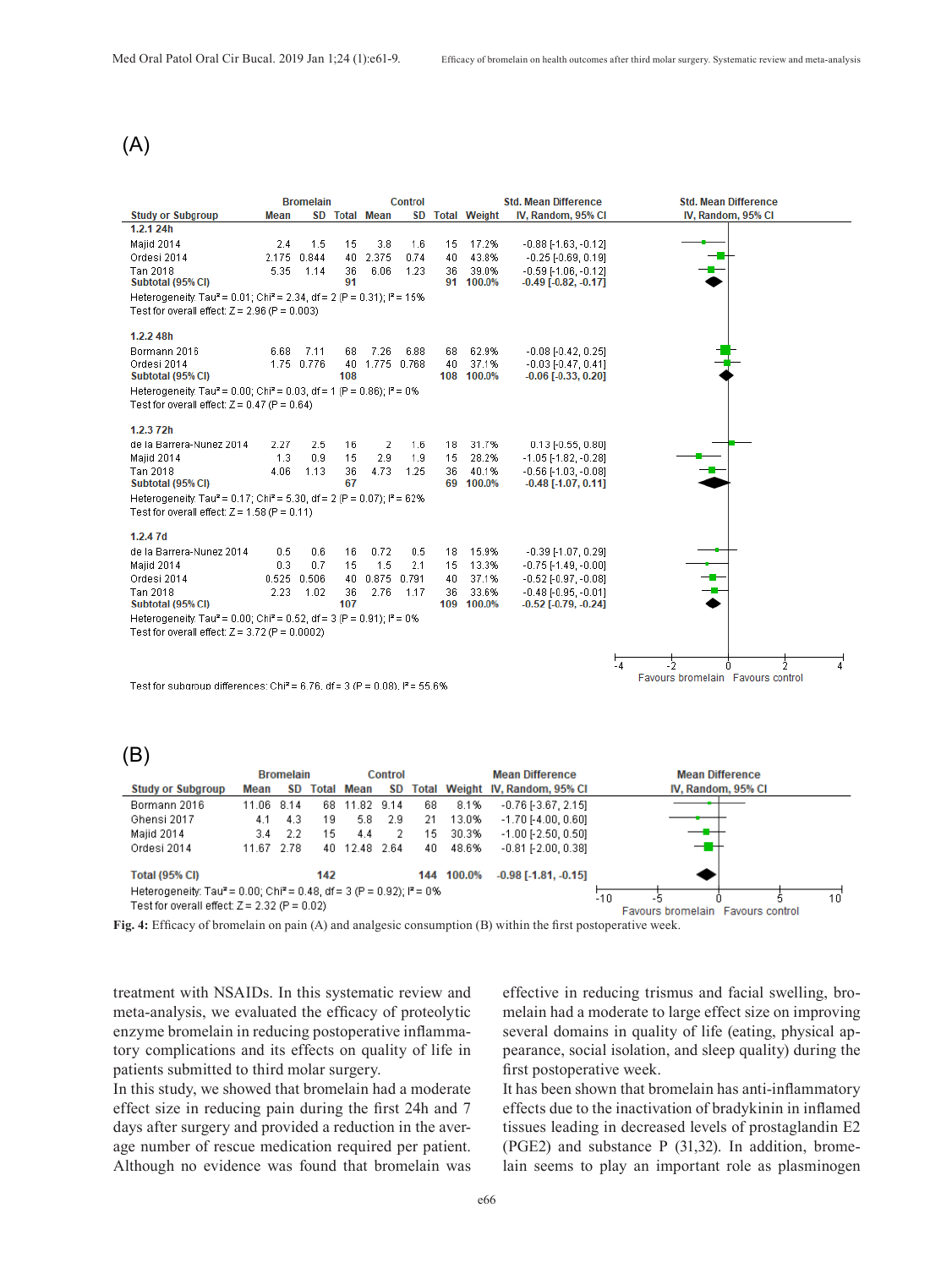# (A)

|                                                                                                             |            | <b>Bromelain</b> |               |            | <b>Control</b> |          |        | <b>Std. Mean Difference</b>   | <b>Std. Mean Difference</b> |
|-------------------------------------------------------------------------------------------------------------|------------|------------------|---------------|------------|----------------|----------|--------|-------------------------------|-----------------------------|
| <b>Study or Subgroup</b>                                                                                    | Mean       |                  | SD Total Mean |            |                | SD Total | Weight | IV, Random, 95% CI            | IV, Random, 95% CI          |
| 1.5.124h                                                                                                    |            |                  |               |            |                |          |        |                               |                             |
| Majid 2014                                                                                                  | 13.8       | 9.1              | 15            | 14         | 8.5            | 15       | 48.2%  | $-0.02$ $[-0.74, 0.69]$       |                             |
| Tan 2018                                                                                                    |            | 2.15 0.34        | 36            |            | 2.76 0.53      | 36       | 51.8%  | $-1.36$ [ $-1.87$ , $-0.84$ ] |                             |
| Subtotal (95% CI)                                                                                           |            |                  | 51            |            |                | 51       | 100.0% | $-0.71$ [ $-2.02$ , $0.59$ ]  |                             |
| Heterogeneity: Tau <sup>2</sup> = 0.79; Chi <sup>2</sup> = 8.78, df = 1 (P = 0.003); $P = 89\%$             |            |                  |               |            |                |          |        |                               |                             |
| Test for overall effect: $Z = 1.07$ (P = 0.28)                                                              |            |                  |               |            |                |          |        |                               |                             |
| 1.5.248h                                                                                                    |            |                  |               |            |                |          |        |                               |                             |
| Ghensi 2017                                                                                                 | 13.2       | 7.5              | 19            | 17.4       | 7.3            | 21       | 100.0% | $-0.56$ [-1.19, 0.08]         |                             |
| Subtotal (95% CI)                                                                                           |            |                  | 19            |            |                | 21       | 100.0% | $-0.56$ [ $-1.19$ , $0.08$ ]  |                             |
| Heterogeneity: Not applicable                                                                               |            |                  |               |            |                |          |        |                               |                             |
| Test for overall effect: $Z = 1.72$ (P = 0.09)                                                              |            |                  |               |            |                |          |        |                               |                             |
| 1.5.372h                                                                                                    |            |                  |               |            |                |          |        |                               |                             |
| de la Barrera-Nunez 2014                                                                                    | 13.87 10.2 |                  | 16            | 13.89 7.69 |                | 18       | 33.0%  | $-0.00$ [ $-0.68$ , $0.67$ ]  |                             |
| Majid 2014                                                                                                  | 6.6        | - 7.3            | 15            | 9          | - 7.1          | 15       | 32.4%  | $-0.32$ [-1.05, 0.40]         |                             |
| Tan 2018                                                                                                    |            | 1.16 0.33        | 36            |            | $1.83$ $0.45$  | 36       | 34.6%  | $-1.68$ F2.22, $-1.14$ ]      |                             |
| Subtotal (95% CI)                                                                                           |            |                  | 67            |            |                | 69       | 100.0% | $-0.69$ [ $-1.77, 0.40$ ]     |                             |
| Heterogeneity: Tau <sup>2</sup> = 0.81; Chi <sup>2</sup> = 17.15, df = 2 (P = 0.0002); l <sup>2</sup> = 88% |            |                  |               |            |                |          |        |                               |                             |
| Test for overall effect: $Z = 1.24$ (P = 0.22)                                                              |            |                  |               |            |                |          |        |                               |                             |
| 1.5.47d                                                                                                     |            |                  |               |            |                |          |        |                               |                             |
| de la Barrera-Nunez 2014                                                                                    | 5.12       | 7.5              | 16            | 7.95       | 8.5            | 18       | 25.1%  | $-0.34$ $[-1.02, 0.34]$       |                             |
| Ghensi 2017                                                                                                 | 3.3        | 4.5              | 19            | 5.2        | 5.8            | -21      | 25.2%  | $-0.36$ $[-0.98, 0.27]$       |                             |
| <b>Majid 2014</b>                                                                                           | 3.6        | 6.5              | 15            | 4.1        | 3.5            | 15       | 24.9%  | $-0.09$ $[-0.81, 0.62]$       |                             |
| Tan 2018                                                                                                    |            | $0.43$ $0.12$    | 36            |            | 1.16 0.27      | 36       | 24.8%  | $-3.46$ $[-4.20, -2.71]$      |                             |
| Subtotal (95% CI)                                                                                           |            |                  | 86            |            |                | 90       | 100.0% | $-1.06$ [ $-2.54$ , 0.43]     |                             |



Test for subgroup differences: Chi<sup>2</sup> = 0.38, df = 3 (P = 0.94),  $P = 0\%$ 

# (B)

|                                                                                                                                                      |                 | <b>Bromelain</b> |          |               | <b>Control</b> |          |                 | <b>Std. Mean Difference</b>                                | <b>Std. Mean Difference</b>              |
|------------------------------------------------------------------------------------------------------------------------------------------------------|-----------------|------------------|----------|---------------|----------------|----------|-----------------|------------------------------------------------------------|------------------------------------------|
| <b>Study or Subgroup</b>                                                                                                                             | <b>Mean</b>     |                  |          | SD Total Mean |                | SD Total | Weight          | IV, Random, 95% CI                                         | IV, Random, 95% CI                       |
| 1.4.124h                                                                                                                                             |                 |                  |          |               |                |          |                 |                                                            |                                          |
| Maiid 2014                                                                                                                                           | 8.8             | 6.6              | 15       | 9.4           | 4.4            | 15       | 48.6%           | $-0.10[-0.82, 0.61]$                                       |                                          |
| Tan 2018                                                                                                                                             |                 | 2.23 0.34        | 36       |               | 2.85 0.43      | 36       | 51.4%           | $-1.58$ F $2.12$ $-1.051$                                  |                                          |
| Subtotal (95% CI)                                                                                                                                    |                 |                  | 51       |               |                | 51       | 100.0%          | $-0.86$ [ $-2.31$ , $0.58$ ]                               |                                          |
| Heterogeneity: Tau <sup>2</sup> = 0.99; Chi <sup>2</sup> = 10.53, df = 1 (P = 0.001); $P = 91\%$                                                     |                 |                  |          |               |                |          |                 |                                                            |                                          |
| Test for overall effect: $Z = 1.17$ (P = 0.24)                                                                                                       |                 |                  |          |               |                |          |                 |                                                            |                                          |
|                                                                                                                                                      |                 |                  |          |               |                |          |                 |                                                            |                                          |
| 1.4.248h                                                                                                                                             |                 |                  |          |               |                |          |                 |                                                            |                                          |
| Ghensi 2017                                                                                                                                          | 7.1             | 5.6              | 19       | 9.1           | 5.9            | 21       | 100.0%          | $-0.34$ $[-0.97, 0.29]$                                    |                                          |
| Subtotal (95% CI)                                                                                                                                    |                 |                  | 19       |               |                | 21       | 100.0%          | $-0.34$ [ $-0.97, 0.29$ ]                                  |                                          |
| Heterogeneity: Not applicable                                                                                                                        |                 |                  |          |               |                |          |                 |                                                            |                                          |
| Test for overall effect: $Z = 1.07$ (P = 0.29)                                                                                                       |                 |                  |          |               |                |          |                 |                                                            |                                          |
|                                                                                                                                                      |                 |                  |          |               |                |          |                 |                                                            |                                          |
| 1.4.3 72h                                                                                                                                            |                 |                  |          |               |                |          |                 |                                                            |                                          |
| de la Barrera-Nunez 2014                                                                                                                             | 3.49            | 2.7              | 16       | 4.94          | 2.8            | 18       | 33.5%           | $-0.51$ [-1.20, 0.17]                                      |                                          |
| Maiid 2014                                                                                                                                           | 4               | 2.5              | 15       | 5.8           | 5.2            | 15       | 33.3%           | $-0.43$ [-1.15, 0.30]                                      |                                          |
| Tan 2018                                                                                                                                             |                 | 1.23 0.13        | 36       | 1.98          | 0.27           | 36       | 33.2%           | $-3.50$ $[-4.25, -2.75]$                                   |                                          |
| Subtotal (95% CI)                                                                                                                                    |                 |                  | 67       |               |                | 69       | 100.0%          | $-1.48$ [ $-3.42$ , 0.46]                                  |                                          |
| Heterogeneity: Tau <sup>2</sup> = 2.80; Chi <sup>2</sup> = 43.62, df = 2 (P < 0.00001); $P = 95\%$                                                   |                 |                  |          |               |                |          |                 |                                                            |                                          |
| Test for overall effect: $Z = 1.49$ (P = 0.14)                                                                                                       |                 |                  |          |               |                |          |                 |                                                            |                                          |
| 1.4.47d                                                                                                                                              |                 |                  |          |               |                |          |                 |                                                            |                                          |
|                                                                                                                                                      |                 |                  |          |               |                |          |                 |                                                            |                                          |
| de la Barrera-Nunez 2014                                                                                                                             | $-0.038$ $0.56$ |                  | 16       |               | $0.63$ $0.75$  | 18       | 24.8%           | $-0.98$ $[-1.69, -0.26]$                                   |                                          |
| Ghensi 2017                                                                                                                                          | 1.7             | 2.2              | 19       | 1.9           | 1.9            | 21       | 25.4%           | $-0.10$ $[-0.72, 0.53]$                                    |                                          |
| Majid 2014                                                                                                                                           | 1.2             | 1.9              | 15       | 2.9           | 3.4            | 15       | 24.7%           | $-0.60$ $[-1.33, 0.13]$                                    |                                          |
| Tan 2018<br>Subtotal (95% CI)                                                                                                                        |                 | $0.23$ $0.11$    | 36<br>86 | $1.01 -$      | 0.37           | 36<br>90 | 25.1%<br>100.0% | $-2.83$ [ $-3.49$ , $-2.16$ ]<br>$-1.13$ [ $-2.34$ , 0.09] |                                          |
|                                                                                                                                                      |                 |                  |          |               |                |          |                 |                                                            |                                          |
| Heterogeneity: Tau <sup>2</sup> = 1.41; Chi <sup>2</sup> = 38.03, df = 3 (P < 0.00001); $P = 92\%$<br>Test for overall effect: $Z = 1.82$ (P = 0.07) |                 |                  |          |               |                |          |                 |                                                            |                                          |
|                                                                                                                                                      |                 |                  |          |               |                |          |                 |                                                            |                                          |
|                                                                                                                                                      |                 |                  |          |               |                |          |                 |                                                            |                                          |
|                                                                                                                                                      |                 |                  |          |               |                |          |                 |                                                            | $-10$<br>-5<br>ĥ.<br>$10^{\degree}$<br>n |
| www.com/defenses.com/defenses/defenses/defenses/defenses/defenses/defenses/defenses/defenses/defenses/defenses/                                      |                 |                  |          |               |                |          |                 |                                                            | Favours bromelain Favours control        |

Test for subgroup differences: Chi<sup>2</sup> = 2.29, df = 3 (P = 0.51), l<sup>2</sup> = 0%

**Fig. 5:** Efficacy of bromelain on trismus (A) and facial swelling (B) within the first postoperative week.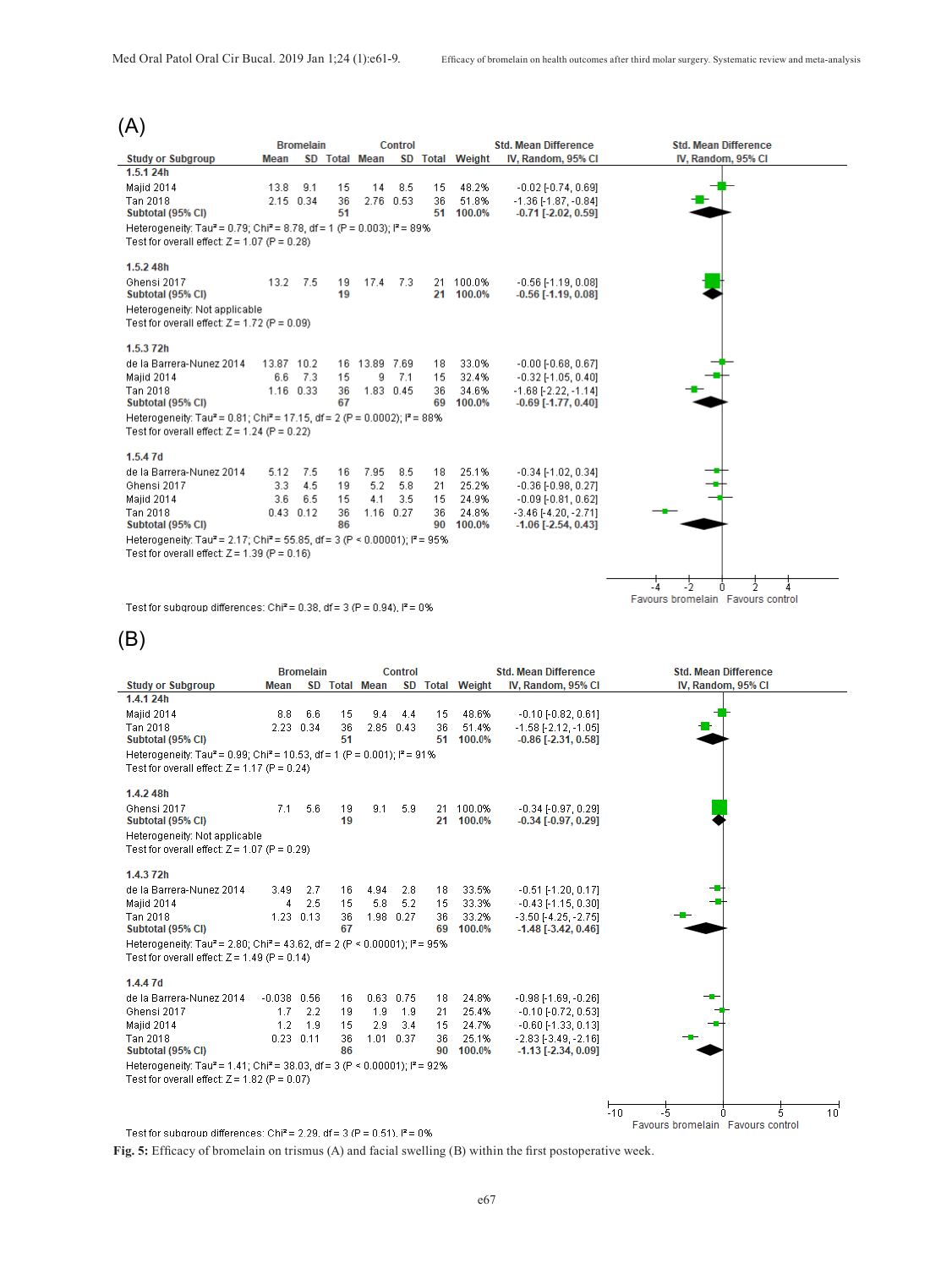|                 |                      |         |                                                         | ä<br>Certainty assessmo |            |                                    | Ne of patients    |     | Effect                                  | Quality         |
|-----------------|----------------------|---------|---------------------------------------------------------|-------------------------|------------|------------------------------------|-------------------|-----|-----------------------------------------|-----------------|
| Nº of           | Study                | Risk    | Heterogeneity Indirectness                              |                         |            | Imprecision   Other considerations | Bromelain Control |     | SMD (95% CI)                            |                 |
| studies         | design               | of bias |                                                         |                         |            |                                    |                   |     |                                         |                 |
| Quality of life |                      |         |                                                         |                         |            |                                    |                   |     |                                         |                 |
|                 | Randomized   Serious |         | Not serious                                             | snon<br>Not seri        | Serious    | Test for publication               | $\overline{70}$   | 72  | Eating $-0.59$ ( $-1.05$ to $-0.14$ )   | $\oplus \oplus$ |
|                 | trials               |         |                                                         |                         | (large CI) | bias was not                       |                   |     | Physical appearance -0.77 (-1.11 to -   | MODERATE        |
|                 |                      |         |                                                         |                         |            | performed                          |                   |     | 0.42)                                   |                 |
|                 |                      |         |                                                         |                         |            | Plausible confounding              |                   |     | Social isolation -0.97 (-1.74 to -0.21) |                 |
|                 |                      |         |                                                         |                         |            | Large effect size                  |                   |     | Sleep quality $-1.19(-1.97 to -0.40)$   |                 |
| Pain            |                      |         |                                                         |                         |            |                                    |                   |     |                                         |                 |
|                 | Randomized Serious   |         | Not serious                                             | rous<br>Not seri        | Serious    | Test for publication               | 175               | 177 | $24h$ : $-0.49$ $(-0.82$ to $-0.17)$    | $\oplus \oplus$ |
|                 | trials               |         |                                                         |                         | (large CI) | bias was not                       |                   |     | 7 days: -0.52 (-0.79 to -0.24)          | MODERATE        |
|                 |                      |         |                                                         |                         |            | performed                          |                   |     |                                         |                 |
|                 |                      |         |                                                         |                         |            | Plausible confounding              |                   |     |                                         |                 |
|                 |                      |         |                                                         |                         |            | Large effect size                  |                   |     |                                         |                 |
|                 |                      |         | Confidence interval; SMD: Standardized Mean difference. |                         |            |                                    |                   |     |                                         |                 |

Table 2: GRADE evidence profile for efficacy of bromelain on health outcomes in third molar surgery

**Table 2:** GRADE evidence profile for efficacy of bromelain on health outcomes in third molar surgery

activator leading in decreased levels of serum plasmin and increased vascular permeability, which allows the edema fluid to reenter the vessels and resolving stasis (33). These physiological effects can lead to significant reductions in pain and swelling while enhancing circulation to the site of surgery. Although reducing postoperative pain and improved in quality of life are achieved with bromelain, the results on decreasing facial swelling following third molar surgery are still inconclusive. Furthermore, there is striking lack of safety data for bromelain and rigorous studies are needed to fully characterize bromelain as therapeutic anti-inflammatory agent in surgical care.

The results of this meta-analysis should be interpreted with caution because the pharmacological activities of bromelain in each study and effect estimates may have been influenced by a range of factors including the number of active ingredients whose ratio to each other might vary according to soil composition, climatic conditions during plant growth, variety of pineapple, and manufacturing process (2). In addition, despite commercially available chemical and nutraceutical preparations of bromelain contain predominately stem bromelain (34), the method of purification and the source of pineapple extract in some studies included in this review is uncertain. It has been found that stem bromelain contains high quantities of protease content when compared with bromelain derived from the fruit (5,35).

Moreover, the studies evaluated in this review coprescribed the bromelain along with rescue analgesics which may lead to confound drug-effect associations. Interestingly, although we found a reduction of pain in patients using bromelain, there was a mean decrease of only one tablet of analgesic rescue medication during the first postoperative week. Pain relief is a subjective experience and the results observed for patients using bromelain could be explained in part by the placebo effect. Optimization of drug prescription and medication management after surgeries should be an important part of clinical decision making but results from headto-head trials comparing the anti-inflammatory effect of bromelain with and without NSAIDs/analgesics after third molar surgery are scarce and a pragmatic recommendation of bromelain cannot be supported.

The currently available evidence suggests that bromelain has a beneficial effect in reducing pain and has a positive impact on patient quality of life after third molar surgery. However, therapeutic advances for the use of bromelain need a high level of evidence and further head-to-head RCTs are needed to inform clinical choices.

#### **References**

1. Rathnavelu V, Alitheen NB, Sohila S, Kanagesan S, Ramesh R. Potential role of bromelain in clinical and therapeutic applications. Biomed reports. 2016;5:283-8.